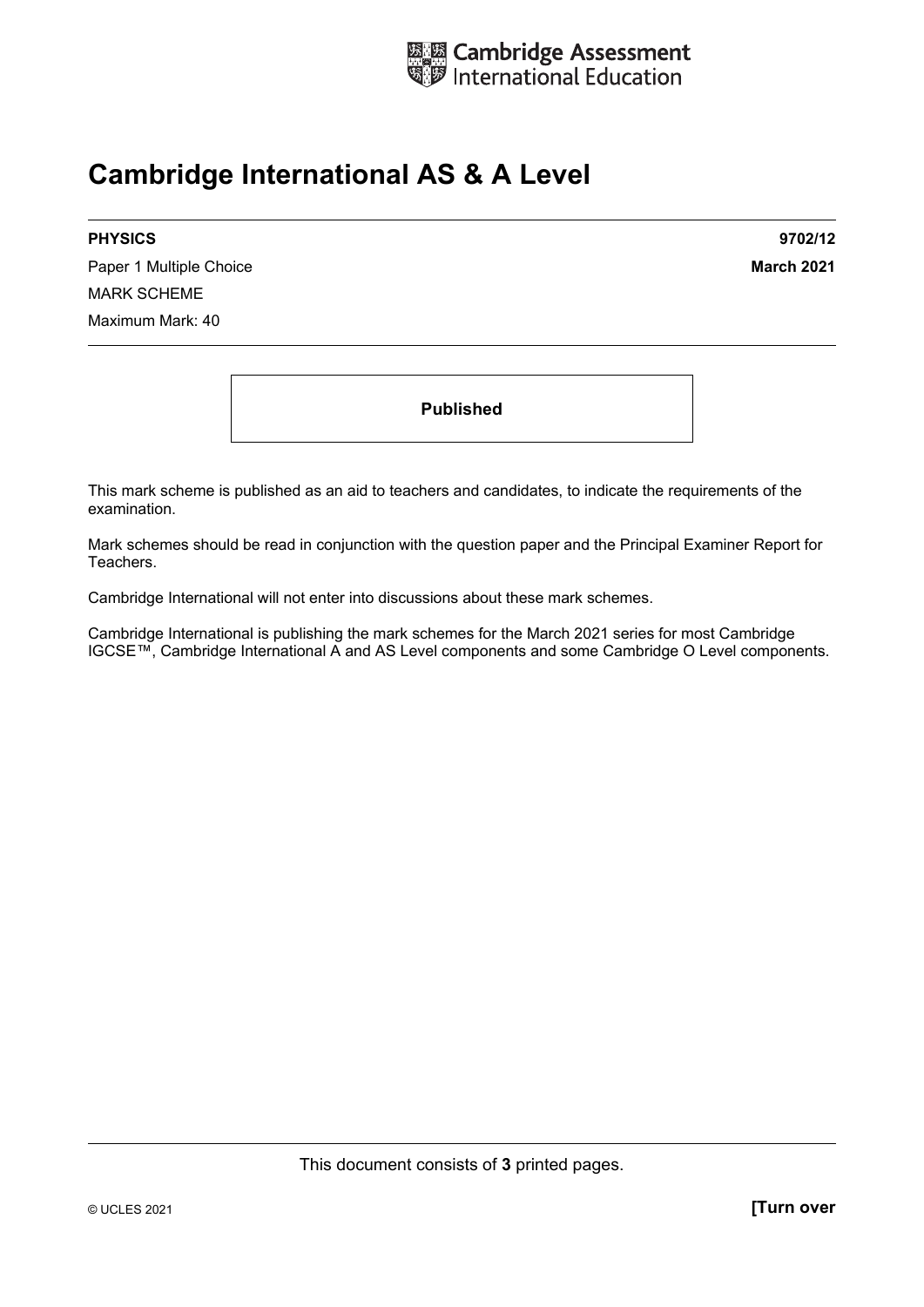$\overline{\phantom{a}}$ 

| Question         | <b>Answer</b> | <b>Marks</b> |
|------------------|---------------|--------------|
| $\mathbf{1}$     | $\mathsf D$   | $\mathbf 1$  |
| $\overline{2}$   | ${\bf C}$     | 1            |
| $\sqrt{3}$       | ${\bf C}$     | $\mathbf 1$  |
| $\overline{4}$   | $\sf B$       | $\mathbf 1$  |
| $\sqrt{5}$       | $\mathsf D$   | $\mathbf 1$  |
| $\,6\,$          | $\mathsf D$   | $\mathbf 1$  |
| $\overline{7}$   | ${\bf C}$     | $\mathbf 1$  |
| $\bf 8$          | $\mathsf D$   | $\mathbf 1$  |
| $\boldsymbol{9}$ | $\mathsf{A}$  | $\mathbf 1$  |
| $10\,$           | $\mathsf{A}$  | $\mathbf 1$  |
| 11               | $\mathsf{A}$  | $\mathbf 1$  |
| 12               | $\mathsf D$   | $\mathbf 1$  |
| 13               | ${\bf C}$     | $\mathbf 1$  |
| 14               | ${\bf C}$     | $\mathbf 1$  |
| $15\,$           | $\mathsf D$   | $\mathbf 1$  |
| $16\,$           | $\mathsf{A}$  | $\mathbf 1$  |
| 17               | $\sf B$       | $\mathbf 1$  |
| $18\,$           | $\sf B$       | $\mathbf 1$  |
| 19               | B             | $\mathbf{1}$ |
| $20\,$           | ${\bf C}$     | $\mathbf 1$  |
| 21               | $\sf B$       | $\mathbf 1$  |
| 22               | $\sf B$       | $\mathbf 1$  |
| 23               | $\mathbf C$   | $\mathbf 1$  |
| 24               | ${\bf C}$     | $\mathbf 1$  |
| 25               | $\mathsf D$   | $\mathbf 1$  |
| 26               | $\sf B$       | $\mathbf 1$  |
| $27\,$           | $\mathsf D$   | $\mathbf 1$  |
| 28               | ${\bf C}$     | $\mathbf 1$  |